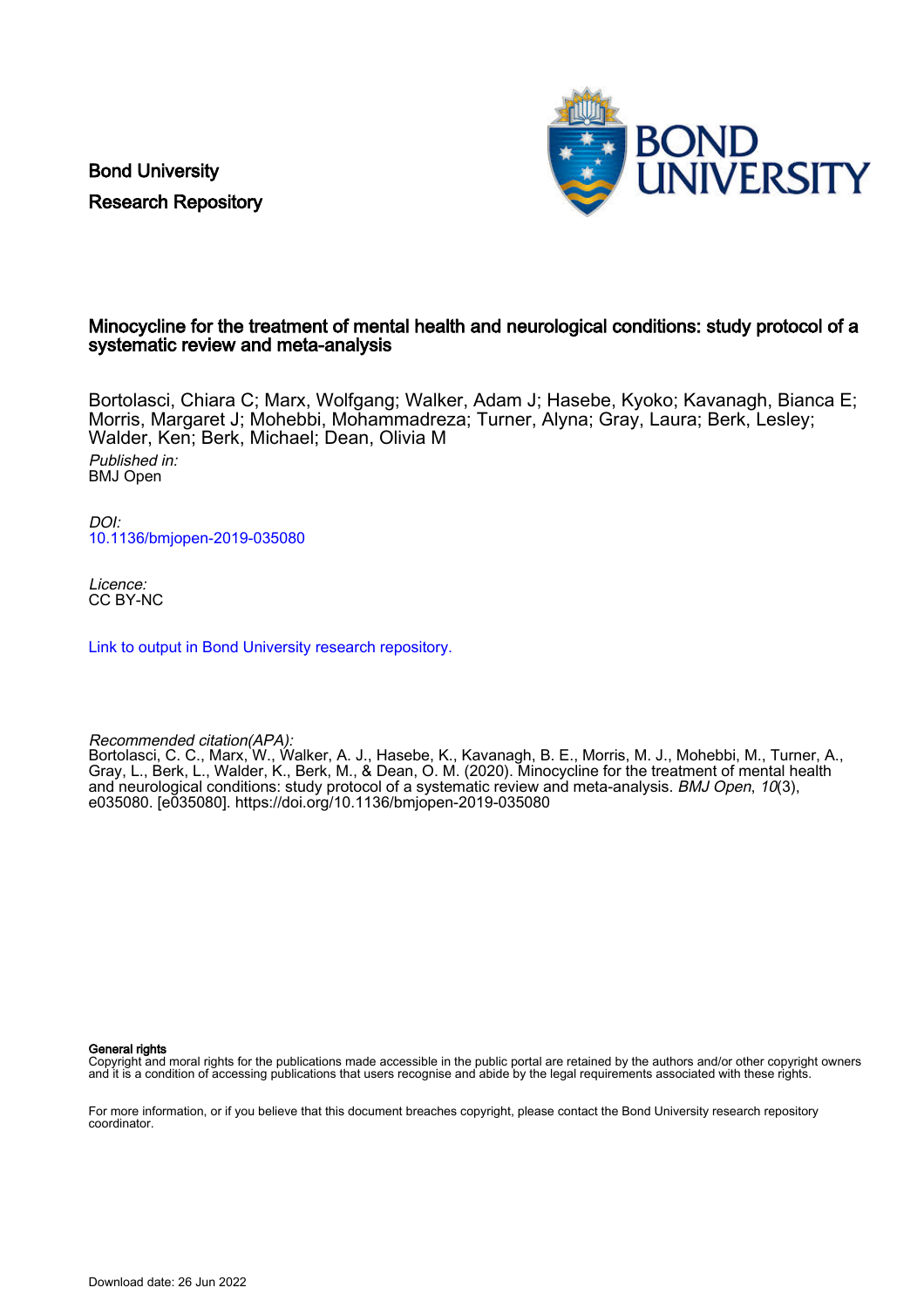# **BMJ Open Minocycline for the treatment of mental health and neurological conditions: study protocol of a systematic review and meta-analysis**

ChiaraC Bortolasci (D, <sup>1</sup> Wolfgang Marx, <sup>1</sup> Adam J Walker, <sup>1</sup> Kyoko Hasebe, <sup>1,2</sup> Bianca E Kavanagh,<sup>1</sup> Margaret J Morris,<sup>2</sup> Mohammadreza Mohebbi,<sup>3</sup> Alyna Turner,<sup>1,4,5</sup> Laura Gray,<sup>1</sup> Lesley Berk,<sup>1,6</sup> Ken Walder,<sup>1</sup> Michael Berk,<sup>1</sup> Olivia M Dean<sup>1</sup>

#### **ABSTRACT**

**To cite:** Bortolasci CC, Marx W, Walker AJ, *et al*. Minocycline for the treatment of mental health and neurological conditions: study protocol of a systematic review and meta-analysis. *BMJ Open* 2020;10:e035080. doi:10.1136/ bmjopen-2019-035080

► Prepublication history and additional material for this paper are available online. To view these files, please visit the journal online (http://dx.doi. org/10.1136/bmjopen-2019- 035080).

Received 17 October 2019 Revised 12 February 2020 Accepted 21 February 2020



© Author(s) (or their employer(s)) 2020. Re-use permitted under CC BY-NC. No commercial re-use. See rights and permissions. Published by BMJ.

For numbered affiliations see end of article.

#### Correspondence to Dr Chiara C Bortolasci;

bchiara@deakin.edu.au

Introduction Due to the anti-inflammatory, antioxidant and anti-apoptotic properties of minocycline, clinical trials have evaluated the potential of this drug to treat several psychiatric and neurological disorders, including major depressive disorder, schizophrenia, bipolar disorder, stroke and amyotrophic lateral sclerosis. This protocol proposes a systematic review (and potential meta-analysis) that aims to identify and critically evaluate randomised controlled trials of minocycline for treating psychiatric and neurological disorders.

Methods and analysis PubMed, Embase, Cochrane Central Register of Controlled Clinical Trials, PsycINFO and Cumulative Index to Nursing and Allied Health Literature (CINAHL) will be used to identify randomised controlled trials that used minocycline to treat psychiatric and neurological disorders. Double-blind, randomised, controlled, clinical trials of participants aged 18 years or older and written in English will be included in the review. Data will be extracted by two independent reviewers. Preferred Reporting Items for Systematic Reviews and Meta-Analyses guidelines will be followed and the Cochrane Collaboration's 'Risk of Bias' tool will be used to assess the risk of bias in all studies included in the systematic review. The Grading of Recommendations, Assessment, Development and Evaluation system will be used to access the overall quality of the level of evidence of the studies. If sufficient evidence is identified, a meta-analysis will be conducted using the standardised mean difference approach and reported with 95% CIs. Heterogeneity of evidence will be evaluated using the  $I<sup>2</sup>$ model.

Ethics and dissemination This systematic review will evaluate only published data; therefore, ethical approval is not required. The systematic review will be published in a peer-reviewed journal and presented at relevant research conferences.

Trial registration number CRD42020153292.

# **INTRODUCTION**

Minocycline (7‐dimethylamino‐6‐demethyl‐6‐ deoxytetracycline) is a second‐generation semi‐synthetic tetracycline antibiotic. It is used

# Strengths and limitations of this study

- ► This systematic review will update and extend the evidence regarding the effects of minocycline in psychiatric and neurological disorders; this is the first review to present these two fields together.
- ► Data will be extracted by two independent reviewers.
- ► Rigorous screening processes and assessment of included studies will allow only for peer-reviewed publications.
- ► A potential limitation of this systematic review may be the lack of studies in some of the conditions, making it unfeasible to perform a meta-analysis.

to treat several bacterial infections as well as severe acne and rheumatoid arthritis.<sup>1</sup> Minocycline is a highly lipophilic drug and can cross the blood–brain barrier.<sup>[2](#page-4-1)</sup> It is well tolerated in humans with either acute or chronic use.<sup>[3](#page-4-2)</sup>

Minocycline has been proposed as a novel intervention for psychiatric and neurological disorders due to its anti-inflammatory, antioxidant and anti-apoptotic properties, in addition to its ability to promote neurogenesis. $4-6$ Several neuropsychiatric and neurologic disorders have been associated with neuroinflammation.<sup>7-12</sup> Minocycline is known to have inhibitory effects on microglial activation.[4](#page-4-3) This inhibition aids to attenuate neuroinflammation and may be beneficial in preventing cognitive and behavioural impairments. In addition, the antioxidant properties of minocycline, including free‐ radical scavenging activity and inhibition of lipid peroxidation, have been described in several studies. $\frac{13 \text{ 14}}{1}$  Minocycline also presents cytoprotective properties by reducing apoptosis. This can be explained at least in part by its effect on the expression of the anti‐ apoptotic B-cell lymphoma protein-2 (Bcl‐2)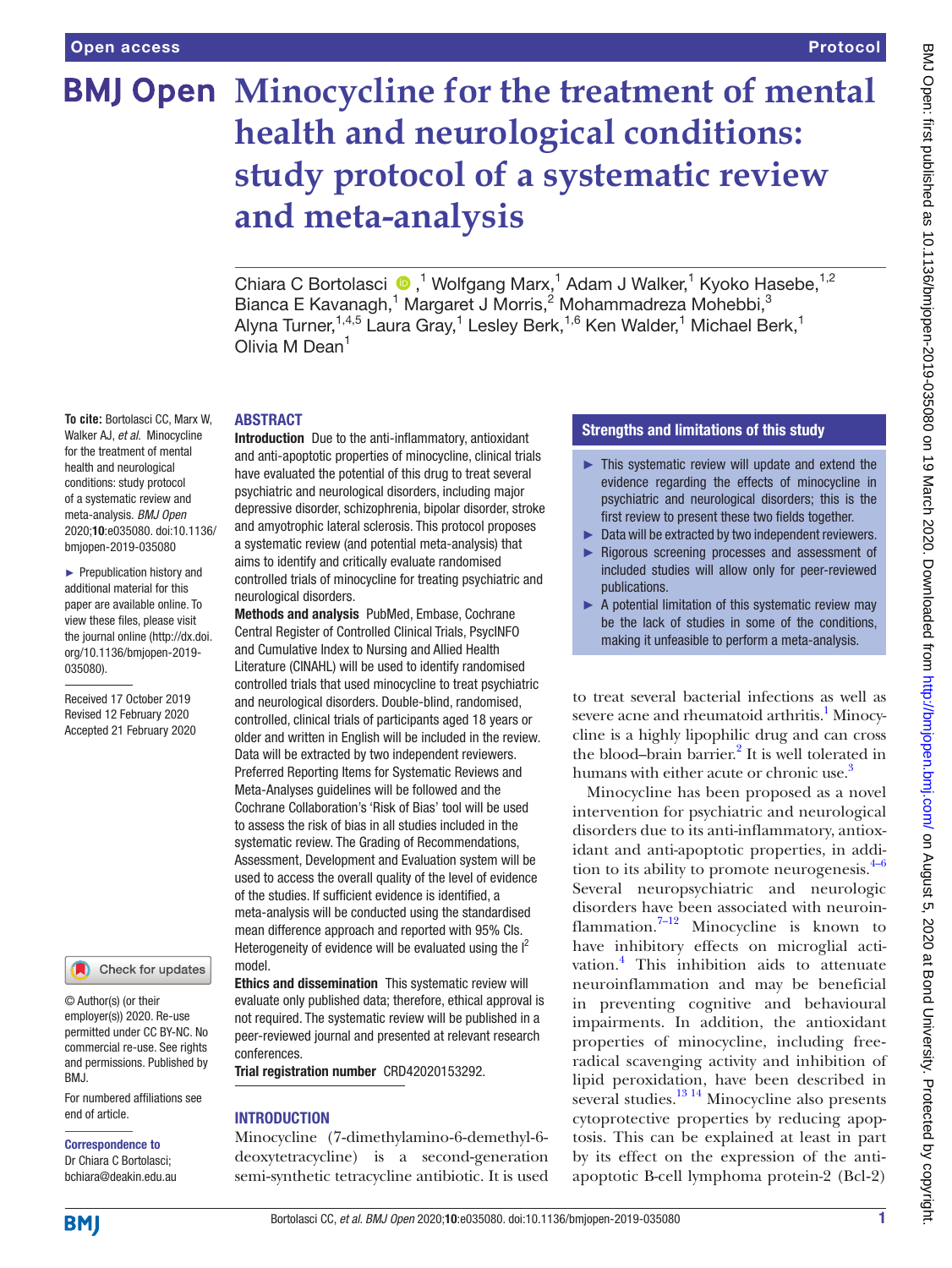and antagonising pro-apoptotic proteins such as Bax, Bak and Bid.[15 16](#page-4-6) This, in turn, suppresses the activation of caspases 1 and 3 and the release of apoptotic factors such as cytochrome c from mitochondria, reducing cell death.<sup>15 16</sup> Minocycline additionally enhances neurogenesis in several preclinical models.<sup>1718</sup>

These aforementioned properties led to several studies designed to evaluate the potential of minocycline to treat several psychiatric and neurological disorders, including major depressive disorder (MDD), schizophrenia, bipolar disorder, stroke and amyotrophic lateral sclerosis (ALS). Regarding the current use of minocycline in psychiatry, there have been recent systematic reviews from Zheng  $et al^{19}$  reporting that adjunctive minocycline treatment improved total symptoms in schizophrenia patients, but failed to demonstrate primary efficacy for bipolar depression and MDD. With respect to MDD, the findings of Zheng *et al* are in contrast to the work of Rosenblat and McIntyre which showed a positive effect of minocycline on depressive symptoms.[20](#page-4-9) This can be explained by the fact that Zheng *et al* only included studies with minocycline as monotherapy and Rosenblat and McIntyre included studies where minocycline was an adjunctive treatment. Similarly, secondary outcomes were not explored by Zheng and colleagues. On the other hand Xiang *et*  $a<sup>p</sup>$ and Solmi *et al*<sup>[22](#page-4-11)</sup> also demonstrated a potential positive effect of minocycline in schizophrenia.

In neurology, Malhotra *et*  $a\tilde{l}^{23}$  reviewed the effects of minocycline in acute ischaemic stroke (AIS) and acute intracerebral haemorrhage showing efficacy especially in the AIS group. The potential of minocycline in Parkinson's disease, Huntington's disease and ALS has been previously discussed in the literature; however to the best of our knowledge, no systematic review has been conducted to evaluate the effects of minocycline in these conditions.

In animal models, some deleterious effects of minocycline have been reported in the literature. Diguet *et al* suggest that minocycline may have deleterious effects in Parkinson's models according to the mode of administration and dose.<sup>24</sup> Vogt *et al* showed no antidepressant effects at doses from 20 to 40mg/kg in a C57BL/6 mouse.<sup>25</sup> Minocycline ameliorated brain injury in developing rats, but worsened the injury in the developing  $C57BL/6$  mouse.<sup>26</sup> Pro-apoptotic properties of minocycline were demonstrated in developing mouse brain, raising concerns of its use in children.<sup>2</sup>

There is clear justification to explore the potential use of minocycline across psychiatric and neurological disorders that share dysregulation in inflammation, oxidative pathways, apoptosis and neurogenesis. There are significant overlaps in pathophysiology between many psychiatric and neurological conditions. Minocycline potentially addresses these common factors, such as inflammation and oxidative stress.

Since the publication of earlier reviews $6^{28}$  more data are available that may enhance the understanding of the clinical utility of minocycline across neuropsychiatry.

More studies allow for exploration of secondary outcomes and subgroups, especially in disorders with high clinical heterogeneity such as depression. As mentioned earlier, there is no systematic evaluation of the use of minocycline in neurology; thus given its use in this field, bringing together the current evidence would be both timely and valuable. Therefore, there is value in exploring the evidence regarding the use of minocycline across fields to better understand its potential clinical usefulness.

# **OBJECTIVES**

This systematic review aims to identify and critically evaluate randomised controlled trials of minocycline for treating psychiatric and neurological disorders. A comprehensive understanding of the current level of evidence in the literature will help clarify the clinical utility of minocycline in each disease and inform future research.

## Methods and analysis

This systematic review will be conducted in accordance with the Preferred Reporting Items for Systematic Reviews and Meta-Analyses (PRISMA) guidelines.<sup>29</sup> The Preferred Reporting Items for Systematic review and Meta-Analysis Protocols (PRISMA-P) checklist is attached as [online supplementary file 1.](https://dx.doi.org/10.1136/bmjopen-2019-035080) It will include randomised controlled trials of minocycline of any size and duration in adult populations  $(\geq 18$  years). The design of the studies can be placebo or active-controlled, parallel group or cluster design. Studies which have included more than one pharmacological intervention will also be included, with the data being pooled when possible. Only studies published in English will be included. Additional information will be requested from the study authors if insufficient details are provided in the manuscript. All studies conducted to the present will be included.

The primary outcome of this systematic review will be improvement in core psychiatric or neurological symptoms after treatment with minocycline. Secondary outcomes include assessing the effects of minocycline treatment on quality of life, functioning, cognition, anxiety, disability, survival time and time to relapse. Adverse drug reactions and discontinuation rates will also be evaluated.

# Search strategy

The PICO (Patient/Problem/Population, Intervention, Comparison/Control, Outcome) framework was used to develop the search strategy for this review. PubMed, Embase via embase.com, Cochrane Central Register of Controlled Clinical Trials via cochranelibrary.com, PsycINFO via EBSCO and CINAHL Complete via EBSCO will be used to search for the relevant literature up to March 2020. The appropriate index terms for each database will be used. The [online supplementary file 2](https://dx.doi.org/10.1136/bmjopen-2019-035080) shows the full search strategy for PubMed and will be adapted to fit with other databases. The references cited in the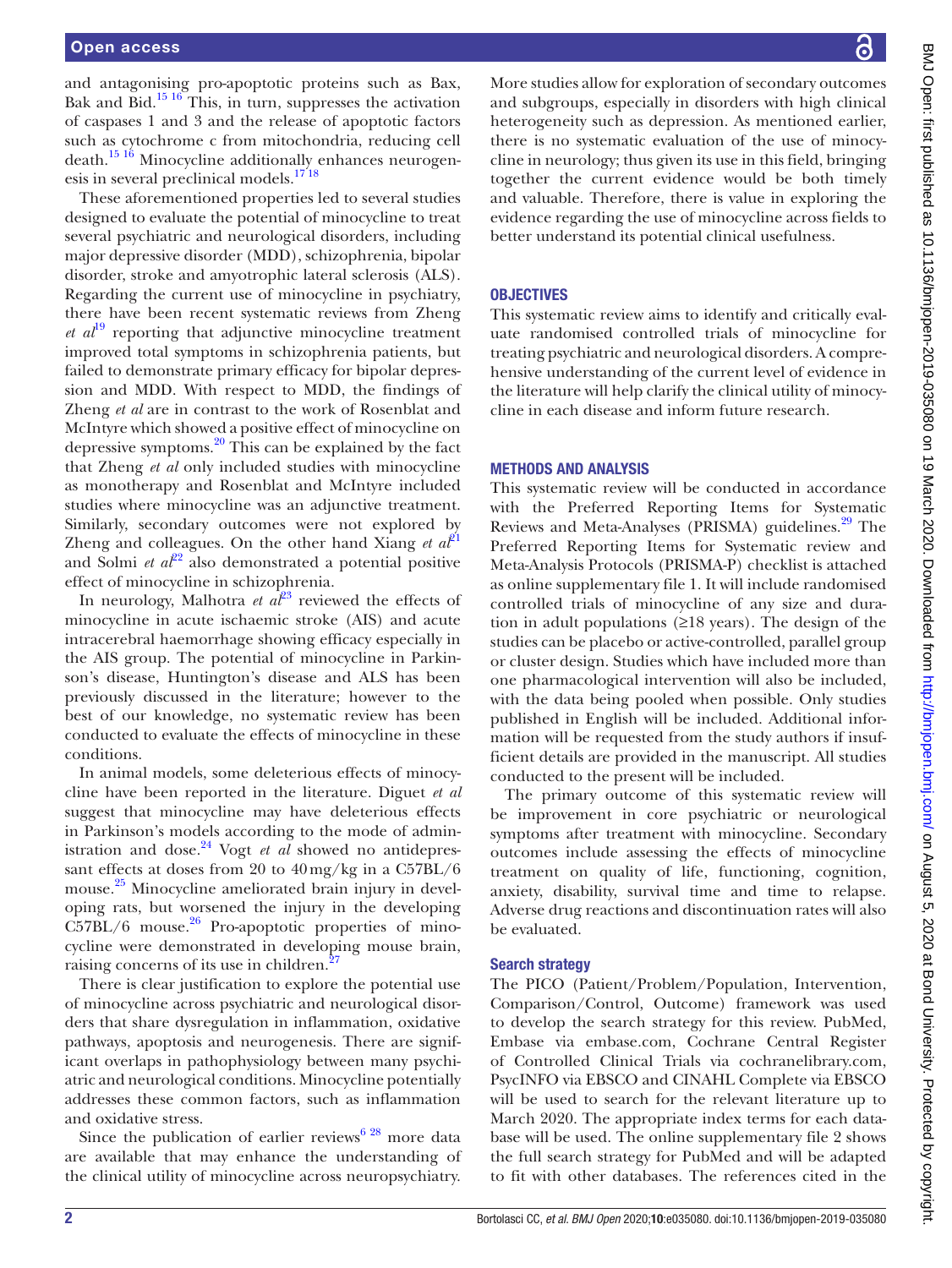included publications will be searched for additional studies. Studies published since journal inception to the date the searches are run will be included. The searches will be re-run prior to the final analyses and any further studies identified will be retrieved for inclusion.

The studies extracted from the search will be checked for eligibility based on a selection of criteria. First, the titles and abstracts will be assessed to determine if the study is a randomised controlled trial, investigating an intervention with minocycline and has been conducted on participants with a psychiatric or neurologic disease. Subsequently, the full-text papers will be reviewed. A second reviewer will evaluate all articles at each stage of screening. If there is disagreement regarding eligibility, a third independent reviewer will determine the conclusive decision.

#### Data management

An online reference management database, Covidence, <sup>30</sup> will be used to manage the data. Covidence allows abstracts and full text screening, handling of duplicate data, assessment of the risk of bias and extraction of the study outcomes based on inclusion and exclusion criteria.

Data will be extracted by two reviewers and it will include: (a) study identification details, (b) study design, (c) population characteristics, (d) intervention details, (e) outcome measurements, (f) information for assessment of the risk of bias. Authors will be contacted where substantial outcomes of interest are not reported and/or clarification about study design is required.

## Assessment of methodological quality

The Cochrane Collaboration's 'Risk of Bias' tool will be used to assess the risk of bias in all studies included in this review.<sup>31</sup> This tool covers six domains of bias: selection bias, performance bias, detection bias, attrition bias, reporting bias, and other bias and scores the randomised trials as low, high or unknown risk of bias. The overall quality of the level of evidence of the studies will be measured with the Grading of Recommendations, Assessment, Development and Evaluation system.<sup>32</sup>

#### Data synthesis and statistical analysis

A narrative synthesis of the findings will be reported, including population characteristics, type of outcome and intervention details.

If sufficient data are available, a meta-analysis will be performed for each diagnostic category.<sup>30–33</sup> For continuous data, mean differences or standardised mean differences with 95% CIs will be calculated. Dichotomous data will be analysed using risk ratios with 95% CIs. Mean differences will be used when the treatment outcome has been measured by the same scale. Standardised mean differences will be used when the treatment outcome has been measured by different scales in different studies. Sample size, SD and p values will be reported. Significance will be set at  $\alpha \leq 0.05$ .

To assess the statistical heterogeneity of evidence,  $I^2$ will be used in accordance with the suggestions from the Cochrane Handbook for Systematic Reviews of Interventions 5.1.<sup>34</sup> Studies will be scored as low  $(I^2 \text{ value of } 25\%),$ moderate (I<sup>2</sup> value of 50%) or high (I<sup>2</sup> value of 75%).

Sensitivity analysis will be performed to evaluate the robustness of the meta-analysis outcome.

## Subgroup analysis

The following subgroup analyses will be performed if sufficient data are available:

- ► Trial treatment duration.
- Effect of treatment at different doses.
- Patient demographics (age, gender and illness severity).
- Biomarkers of inflammation and oxidative stress.

#### Presentation and reporting of results

This review will follow the PRISMA-P guidelines<sup>35</sup> for reporting data. A PRISMA-P flow chart will describe study selection and numbers excluded at each stage of the process (and the appropriate reasons for exclusion).

#### Ethics and dissemination

Ethical approval is not required since this review will only include published data which already received ethical approval prior to publication. This review has been registered on PROSPERO. The results of this systematic review will be published in a peer-reviewed journal and presented at relevant scientific conferences.

### No patient and public involvement

This research was done without patient involvement. Patients were not invited to comment on the study design and were not consulted to develop patient relevant outcomes or interpret the results. Patients were not invited to contribute to the writing or editing of this document for readability or accuracy.

#### Author affiliations

<sup>1</sup>The Institute for Mental and Physical Health and Clinical Translation, Deakin University, Barwon Health, Geelong, Victoria, Australia

<sup>2</sup>School of Medical Sciences, UNSW Sydney, Sydney, New South Wales, Australia <sup>3</sup>Biostatistics Unit, Faculty of Health, Deakin University, Melbourne, Victoria, Australia 4 Department of Psychiatry, Royal Melbourne Hospital, University of Melbourne, Parkville, Victoria, Australia

<sup>5</sup>School of Medicine and Public Health, Faculty of Health and Medicine, University of Newcastle & Hunter Medical Research Institute, Callaghan, New South Wales, Australia

<sup>6</sup>Melbourne School of Population and Global Health, University of Melbourne, Carlton, Victoria, Australia

Acknowledgements The authors wish to thank Blair Kelly, Deakin University, for advice on the search strategy and library support.

Contributors CB conceptualised and designed the research questions and search strategy, prepared the manuscript draft, edited and approved the final version of the manuscript. WM designed the research questions and search strategy, edited the manuscript and approved the final version. AW, KH, BK, MM, MJM, AT, LG, LB, KW and MB revised the search strategy, edited and approved the manuscript. OMD conceptualised the research question and search strategy, edited the manuscript and approved the final version.